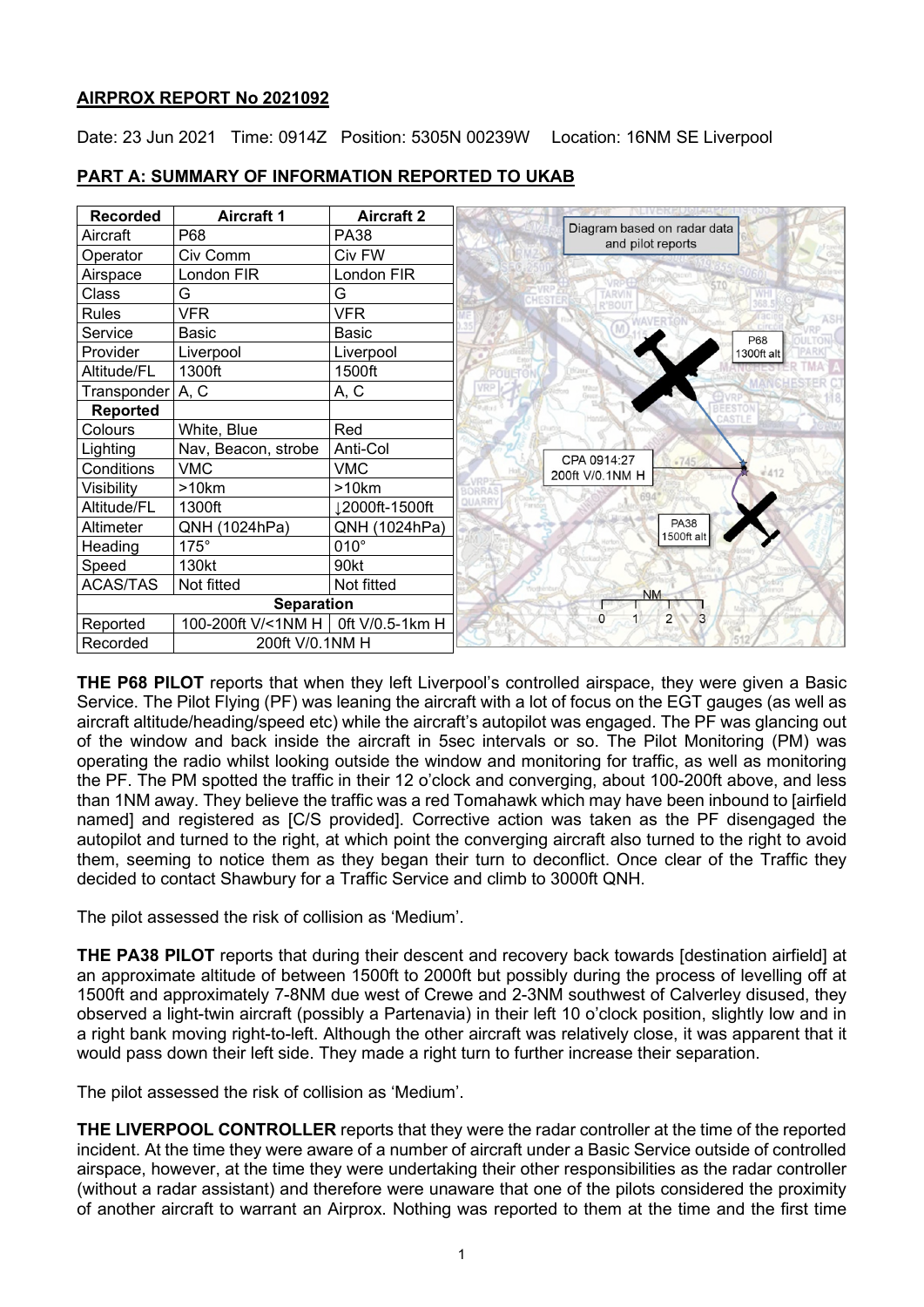they were made aware of it was some two weeks later [UKAB note: Liverpool ATC were informed of the Airprox the day after the incident by UKAB].

# **Factual Background**

The weather at Liverpool was recorded as follows:

METAR EGGP 230850Z 30006KT 260V340 9999 FEW030 18/12 Q1024

#### **Analysis and Investigation**

# **CAA ATSI**

The PA38 had departed for a local flight, leaving controlled airspace at the Chester VRP at 0857:10. The P68 departed Liverpool at approximately 0906 and their first call to Liverpool Radar was at 0910:20 as they passed the Chester VRP. Both pilots were in receipt of a Basic Service from the Liverpool Radar controller. (Note: there was a change of controller between these two times).

Snapshots in this report are taken from the area radar replay and do not necessarily represent the picture displayed to the Liverpool radar controller. Only the P68 could be positively identified on the radar replay.

During this period the Liverpool controller was vectoring an aircraft into Hawarden airfield from the north of Liverpool and had at least two other aircraft on frequency. At 0913:20 another departing aircraft called and a Basic Service was agreed.

At 0914:00 the Hawarden aircraft was given a turn towards the Hawarden ILS localiser and cleared for the ILS approach. (The aircraft was not transferred to Hawarden until 0915:40). (Figures 1 & 2).



Figure 1: 0914:00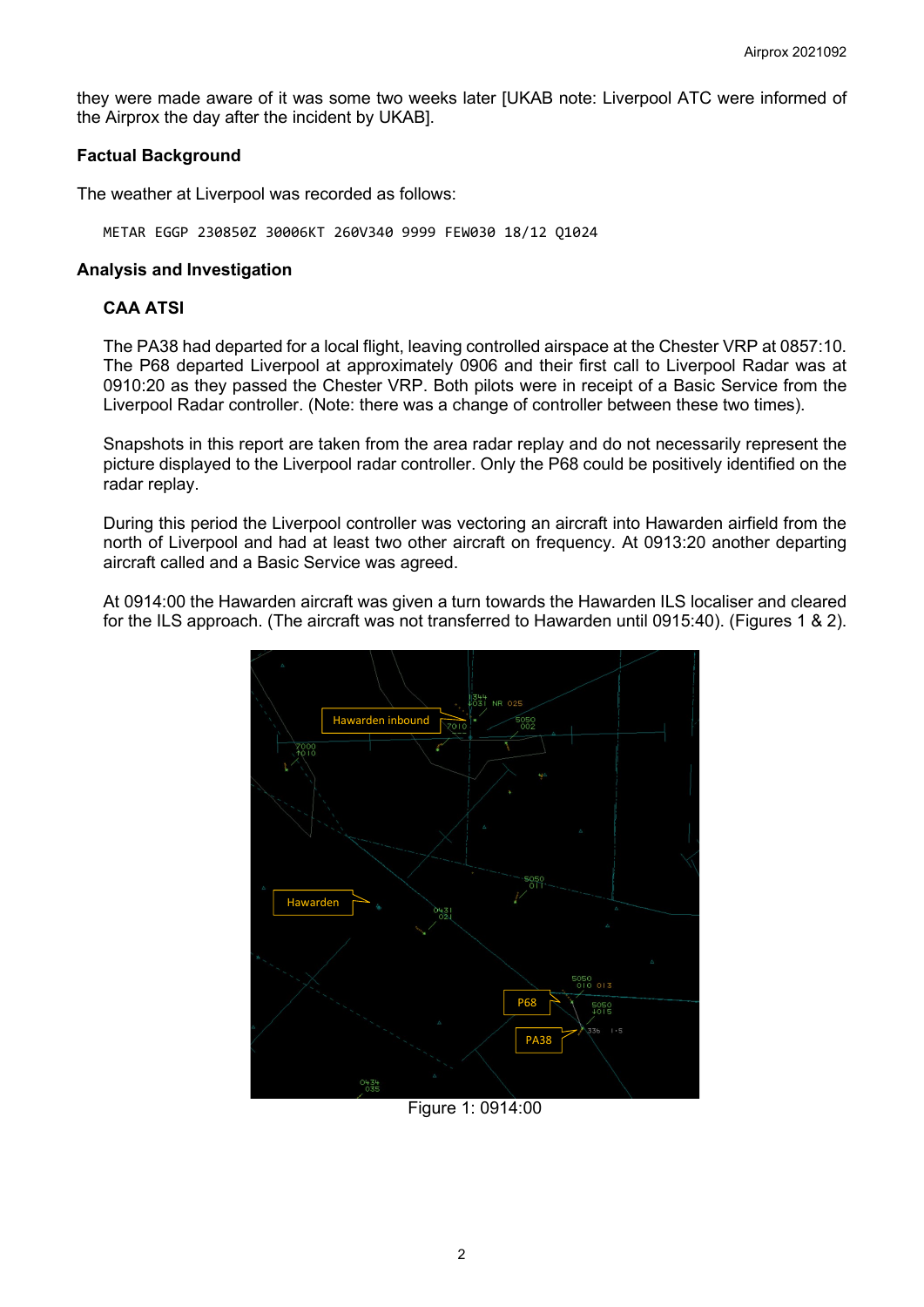

Figure 2: 0914:00

Between 0914:00 and CPA which occurred at 0914:26, there were no other aircraft calls heard on the RTF (Figures 3 & 4).



Figure 3: 0914:15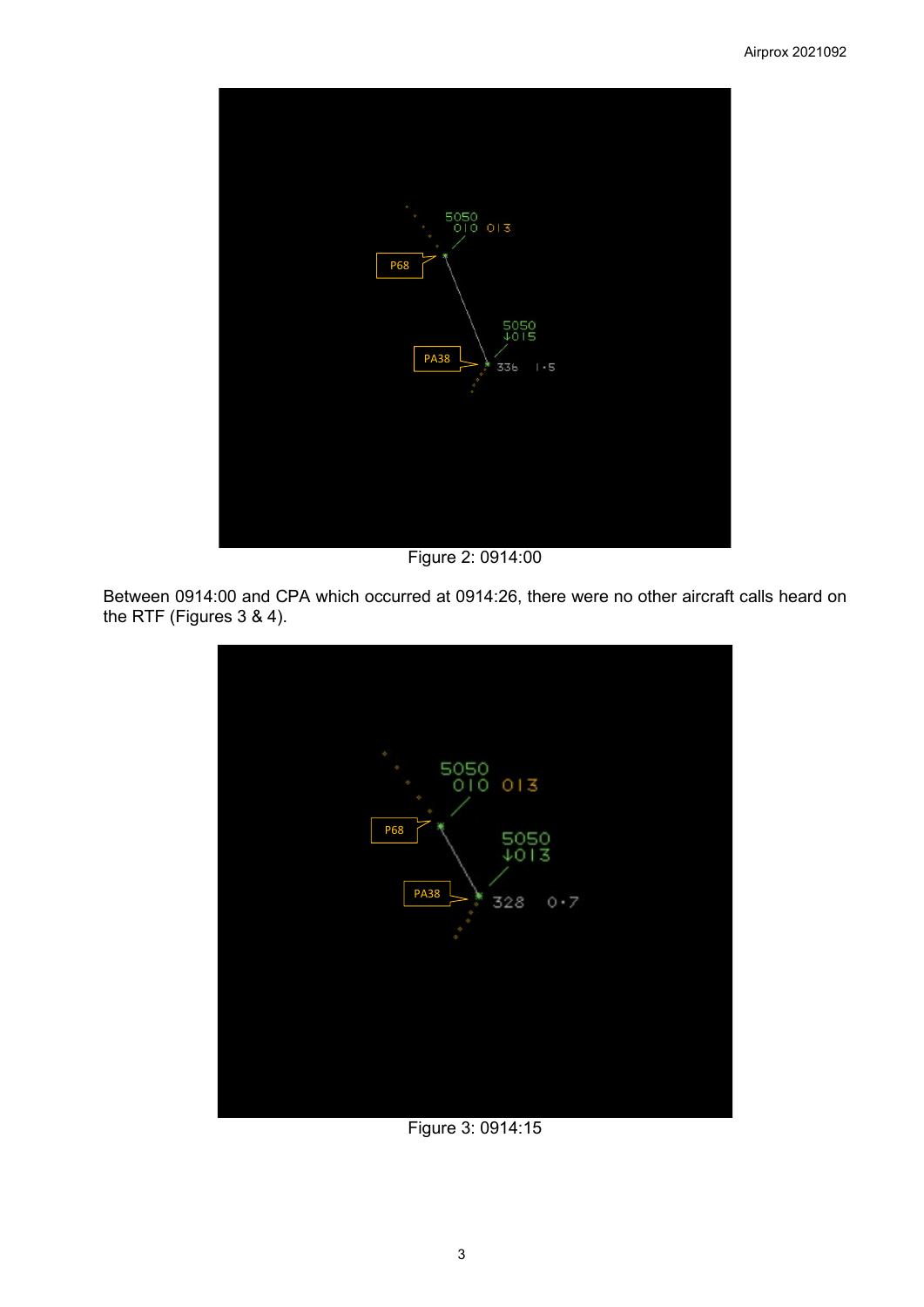

Figure 4: CPA 0914:26

Neither pilot referenced the Airprox on the RTF.

The report from the P68 crew stated that it was the PM who spotted the aircraft less than 1NM away and that the PF disengaged the auto-pilot and made a turn to the right, coincidental with the PA38 pilot turning to the right also. ATSI noted that when the crew changed to the next agency, they requested a Traffic Service.

The report from the pilot of the PA38 appears to indicate that they became visual with the P68 as it commenced its turn to the right, and that they believed the P68 would remain clear to their left, but they elected to carry out their own turn to the right to increase separation.

The Liverpool controller did not file a formal MOR, and their comments were forwarded by the unit direct to UKAB. The controller was unaware of the Airprox at the time and reported that they had been operating without an Air Traffic Assistant during this period. As no formal report nor unit investigation was undertaken, ATSI was unable assess this incident fully. It should be noted that the unit is not equipped with STCA (Short Term Conflict Alert).

As the controller was vectoring an aircraft into an adjacent airfield at the time and responsible for monitoring its approach, it is possible that they were only focussed on that aircraft and its immediate surroundings on the radar display, rather than scanning both that aircraft and those others which were receiving a Basic Service. No Traffic Information was passed to either aircraft on the other by the Liverpool controller.

The proximity of the PA38 gave the crew of the P68 cause to be concerned that a risk of collision existed.

According to CAP774 UK Flight Information Services Chapter 2 Basic Service: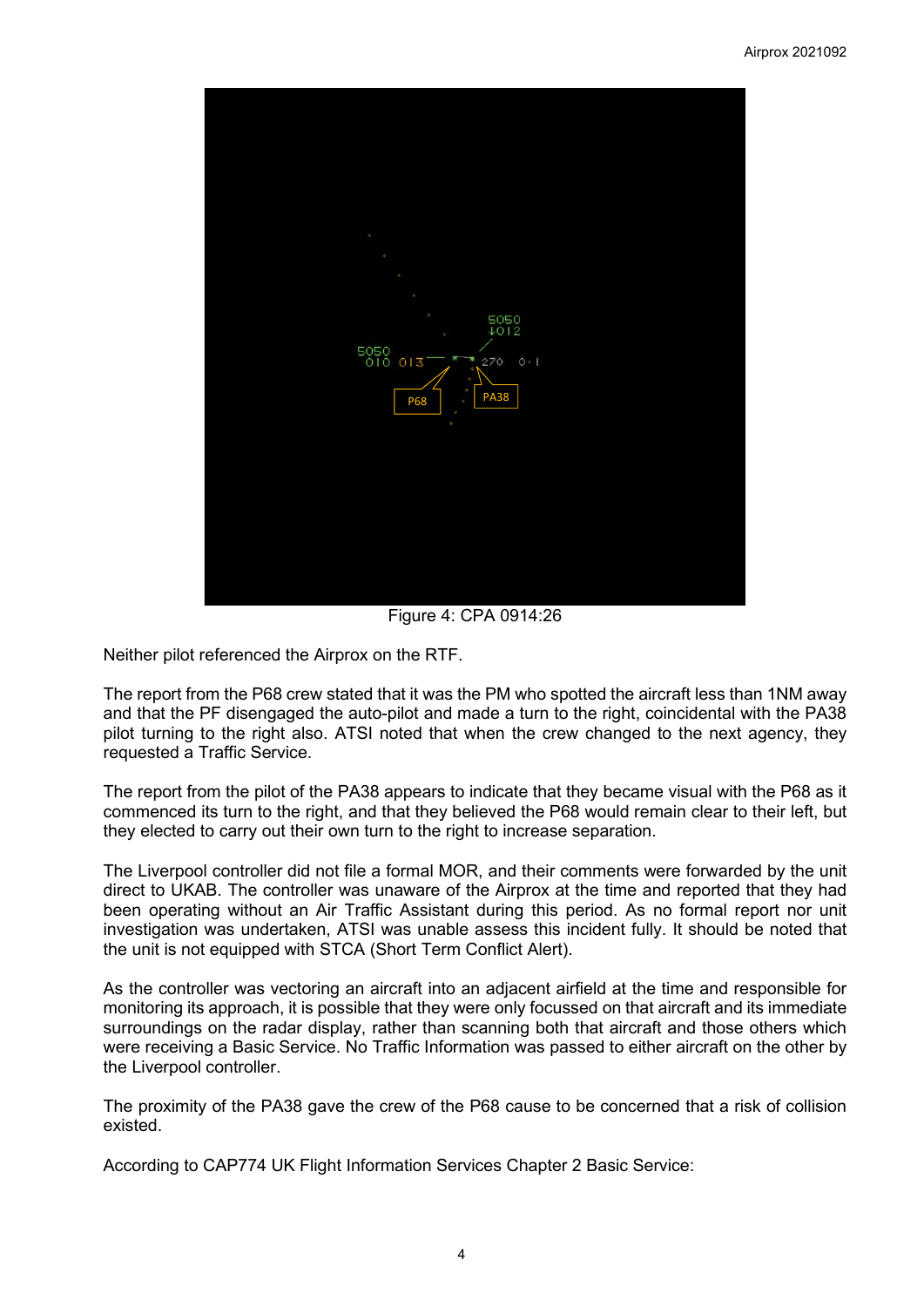*Given that the provider of a Basic Service is not required to monitor the flight, pilots should not expect any form of traffic information from a controller/FISO. A pilot who considers that he requires a regular flow of specific traffic information shall request a Traffic Service* (Para 2.5)

Also:

*A controller with access to surveillance-derived information shall avoid the routine provision of traffic information on specific aircraft but may use that information to provide a more detailed warning to the pilot* (Para 2.7).

#### But:

*If a controller/ FISO considers that a definite risk of collision exists, a warning shall be issued to the pilot (SERA.9005(b)(2) and GM1 SERA.9005(b)(2))* (Para 2.8).

Finally:

*Whether traffic information has been provided or not, the pilot remains responsible for collision avoidance without assistance from the controller* (Para 2.9).

It is not known if the controller saw the P68 and PA38 approaching each other.

Liverpool ATC are reminded of their obligations under Regulation (EU) 376/2014 as retained (and amended in UK domestic law) under the European Union (Withdrawal) Act 2018, Article 4, paragraphs 6(d) and 7, to submit a mandatory occurrence report, within 72 hours of when they are first made aware of an occurrence, and to conduct an analysis of the occurrence, in order to identify any safety hazards, followed by submission of follow up reports, in accordance with the 30 day and 3 month timescales contained in Article 11 of the regulation.

#### **UKAB Secretariat**

The P68 and PA38 pilots shared an equal responsibility for collision avoidance and not to operate in such proximity to other aircraft as to create a collision hazard.<sup>[1](#page-4-0)</sup> If the incident geometry is considered as converging then the P68 pilot was required to give way to the PA38.<sup>[2](#page-4-1)</sup>

# **Summary**

An Airprox was reported when a P68 and a PA38 flew into proximity 16NM SE of Liverpool at 0914Z on Wednesday 23rd June 2021. Both pilots were operating under VFR in VMC and both pilots in receipt of a Basic Service from Liverpool.

# **PART B: SUMMARY OF THE BOARD'S DISCUSSIONS**

Information available consisted of reports from both pilots, radar photographs/video recordings and reports from the appropriate operating authorities. Relevant contributory factors mentioned during the Board's discussions are highlighted within the text in bold, with the numbers referring to the Contributory Factors table displayed in Part C.

The Board first considered the actions of the P68 pilot. The Board were heartened that they had been utilising a second crew member (PM) to assist the PF with lookout whilst they were engaged with tasks that divided their attention between lookout and heads-in the cockpit monitoring instruments (**CF4**). It was the PM that had seen the PA38 and enabled the PF to take action to increase separation between the aircraft.

<span id="page-4-0"></span><sup>1</sup> (UK) SERA.3205 Proximity.

<span id="page-4-1"></span> $2$  (UK) SERA.3210 Right-of-way (c)(2) Converging.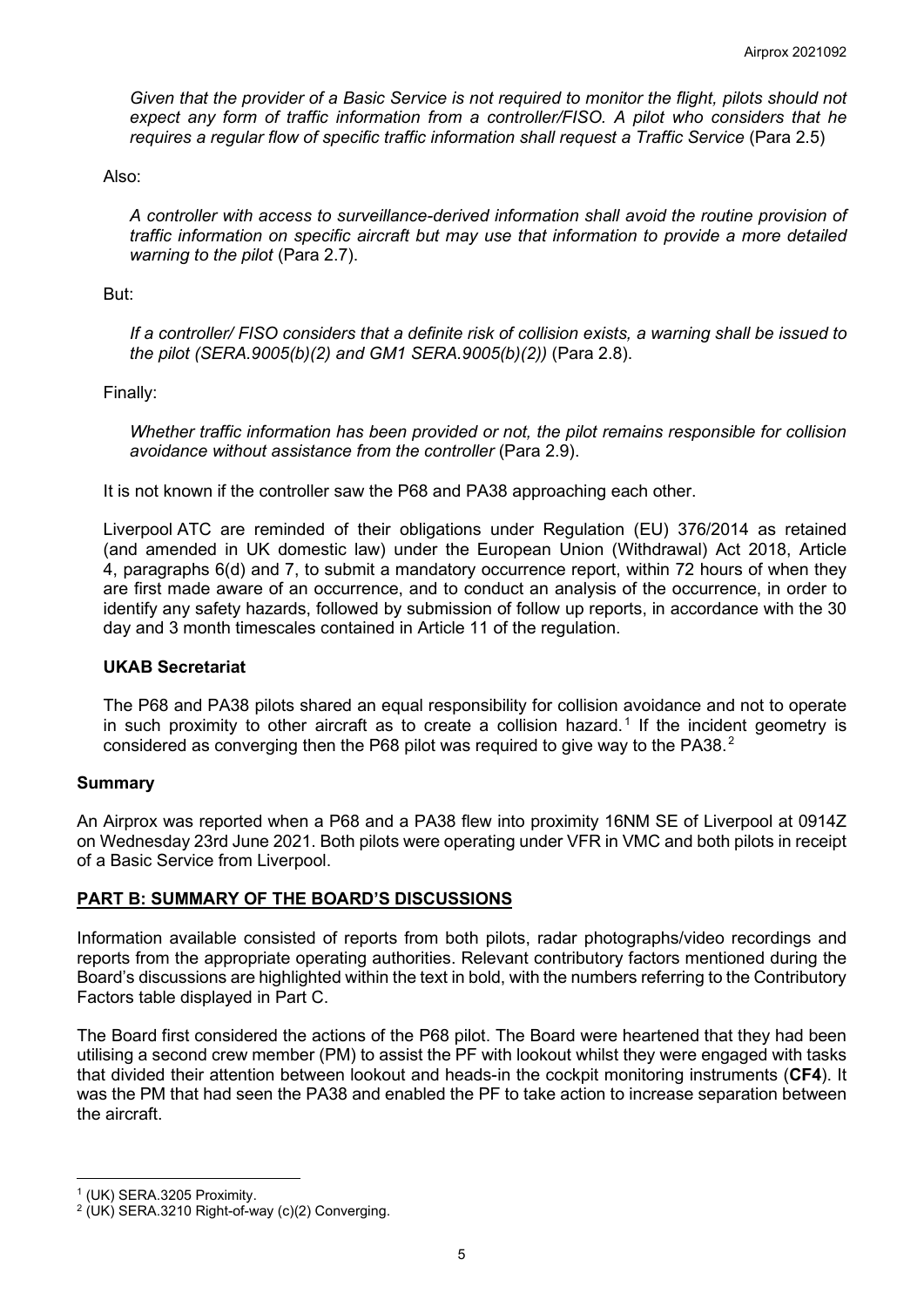Turning to the actions of the PA38 pilot the Board noted that the pilot had seen the P68 as it was already in an avoiding action turn away from the PA38 (**CF5**).

Concerning both pilots, the Board agreed that being on a Basic Service may not have been not the best service to employ in that area, close to controlled airspace, and that a Traffic Service could have aided both pilot's situational awareness through the provision of Traffic Information from the Liverpool controller. Indeed the P68 pilot did subsequently request a Traffic Service shortly after the Airprox when they changed frequency (**CF2**) which made the Board wonder why they had not requested a Traffic Service as soon as they left controlled airspace.

The Board then looked at the actions of the Liverpool controller. Both pilots had requested a Basic Service from Liverpool. Some Board members wondered why the Liverpool controller had not passed generic Traffic Information to the pilots, but the controller had just changed over and they were controlling other aircraft on a higher service, and they were not required to monitor the aircraft under the terms of a Basic Service (**CF1**). Because of this, neither pilot had any specific information about the other aircraft, unless they had heard any transmissions on the frequency, which did not appear to have happened in this case (**CF3**).

Finally, the Board considered the risk involved in this Airprox. The P68 crew had seen the PA38 at about 1NM and turned to avoid. As such the Board determined that there was no risk of collision, but they considered that safety had been degraded and consequently, the Board assigned a Risk Category C to this Airprox.

# **PART C: ASSESSMENT OF CONTRIBUTORY FACTORS AND RISK**

|                | 2021092                |                                                                |                                           |                                          |  |  |  |  |  |  |  |
|----------------|------------------------|----------------------------------------------------------------|-------------------------------------------|------------------------------------------|--|--|--|--|--|--|--|
| <b>CF</b>      | <b>Factor</b>          | <b>Description</b>                                             | <b>ECCAIRS Amplification</b>              | <b>UKAB Amplification</b>                |  |  |  |  |  |  |  |
|                |                        | <b>Ground Elements</b>                                         |                                           |                                          |  |  |  |  |  |  |  |
|                |                        | • Situational Awareness and Action                             |                                           |                                          |  |  |  |  |  |  |  |
| 1              | Contextual             | • ANS Flight Information                                       | Provision of ANS flight information       | The ATCO/FISO was not required to        |  |  |  |  |  |  |  |
|                |                        | Provision                                                      |                                           | monitor the flight under a Basic Service |  |  |  |  |  |  |  |
|                | <b>Flight Elements</b> |                                                                |                                           |                                          |  |  |  |  |  |  |  |
|                |                        | <b>• Tactical Planning and Execution</b>                       |                                           |                                          |  |  |  |  |  |  |  |
| $\overline{2}$ | Human<br>Factors       | • Communications by<br>Flight Crew with ANS                    | An event related to the                   | Pilot did not request appropriate ATS    |  |  |  |  |  |  |  |
|                |                        |                                                                | communications between the flight         | service or communicate with appropriate  |  |  |  |  |  |  |  |
|                |                        |                                                                | crew and the air navigation service.      | provider                                 |  |  |  |  |  |  |  |
|                |                        | • Situational Awareness of the Conflicting Aircraft and Action |                                           |                                          |  |  |  |  |  |  |  |
| 3              | Contextual             | • Situational Awareness                                        | Events involving a flight crew's          | Pilot had no, late, or only generic,     |  |  |  |  |  |  |  |
|                |                        | and Sensory Events                                             | awareness and perception of situations    | <b>Situational Awareness</b>             |  |  |  |  |  |  |  |
|                | • See and Avoid        |                                                                |                                           |                                          |  |  |  |  |  |  |  |
| 4              | Human                  | • Distraction - Job Related                                    | Events where flight crew are distracted   |                                          |  |  |  |  |  |  |  |
|                | Factors                |                                                                | for job related reasons                   |                                          |  |  |  |  |  |  |  |
|                | Human<br>Factors       |                                                                | Events involving flight crew not fully    |                                          |  |  |  |  |  |  |  |
| 5              |                        | • Identification/                                              | identifying or recognising the reality of | Late sighting by one or both pilots      |  |  |  |  |  |  |  |
|                |                        | Recognition                                                    | a situation                               |                                          |  |  |  |  |  |  |  |

# Contributory Factors:

Degree of Risk: C.

Safety Barrier Assessment<sup>[3](#page-5-0)</sup>

<span id="page-5-0"></span><sup>&</sup>lt;sup>3</sup> The UK Airprox Board scheme for assessing the Availability, Functionality and Effectiveness of safety barriers can be found on the [UKAB Website.](http://www.airproxboard.org.uk/Learn-more/Airprox-Barrier-Assessment/)